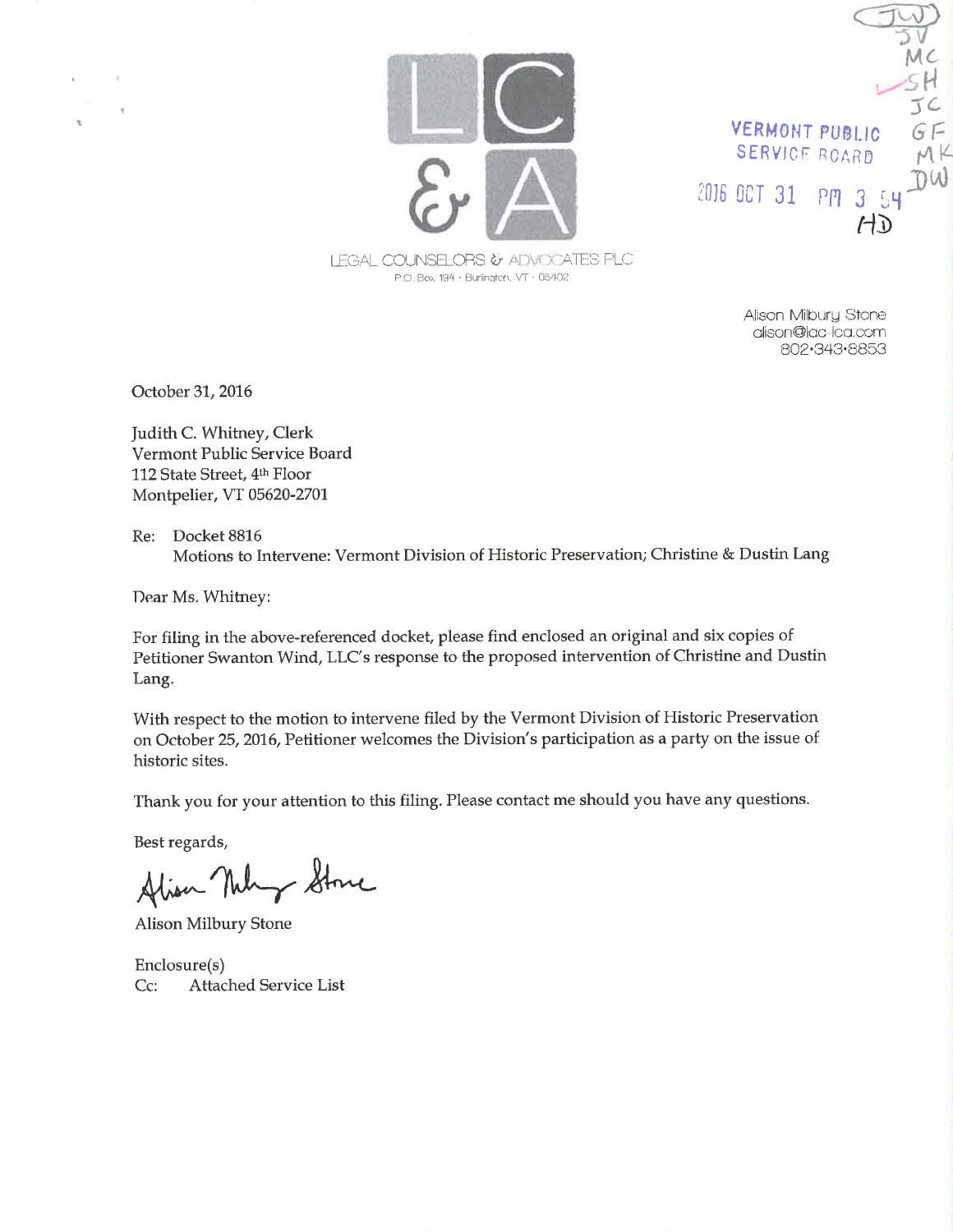## STATE OF VERMONT PUBLIC SERVICE BOARD

VERMONT PUBLIC SERVICE BOARD 1016 OCT 31 PM 3 55

Docket No. 8816

Petition of Swanton Wind LLC for a certificate of ) public good, pursuant to 30 V.S.A. § 248, for the construction of an up to 20 MW wind-powered ) electric generation plant to be located in Swanton, Vermont (1)

#### PETITIONER'S RESPONSE TO LANG MOTION TO INTERVENE

NOW COMES Petitioner Swanton Wind LLC, by and through the undersigned counsel, and offers the following Memorandum of Law in response to the motion to intervene filed in the above-captioned docket on behalf of Christine and Dustin Lang (Movants) on October 24, 2016 (Lang Motion to Intervene). While Movants have not demonstrated that intervention as of right is merited, Petitioner does not object to the Langs' permissive intervention in this docket provided it is limited to the areas specified herein.

## Memorandum of Law

Movants seek intervention as of right under Public Service Board Rule  $2.209(A)(3)$ ,<sup>1</sup> or alternatively, permissive intervention under Board Rule 2.209(B).<sup>2</sup>

<sup>&</sup>lt;sup>1</sup> Rule 2.209(A) states: "Upon timely application, a person shall be permitted to intervene in any proceeding... (3) when the applicant demonstrates a substantial interest which may be adversely affected by the outcome of the proceeding, where the proceeding affords the exclusive means by which the applicant can protect that interest and where the applicant's interest is not adequately represented by existing parties."

<sup>&</sup>lt;sup>2</sup> Pub. Serv. Bd. R. 2.209(B) states: "Upon timely application, a person may, in the discretion of the Board, be permitted to intervene in any proceeding when the applicant demonstrates a substantial interest which may be affected by the outcome of the proceeding. In exercising its discretion in this paragraph, the Board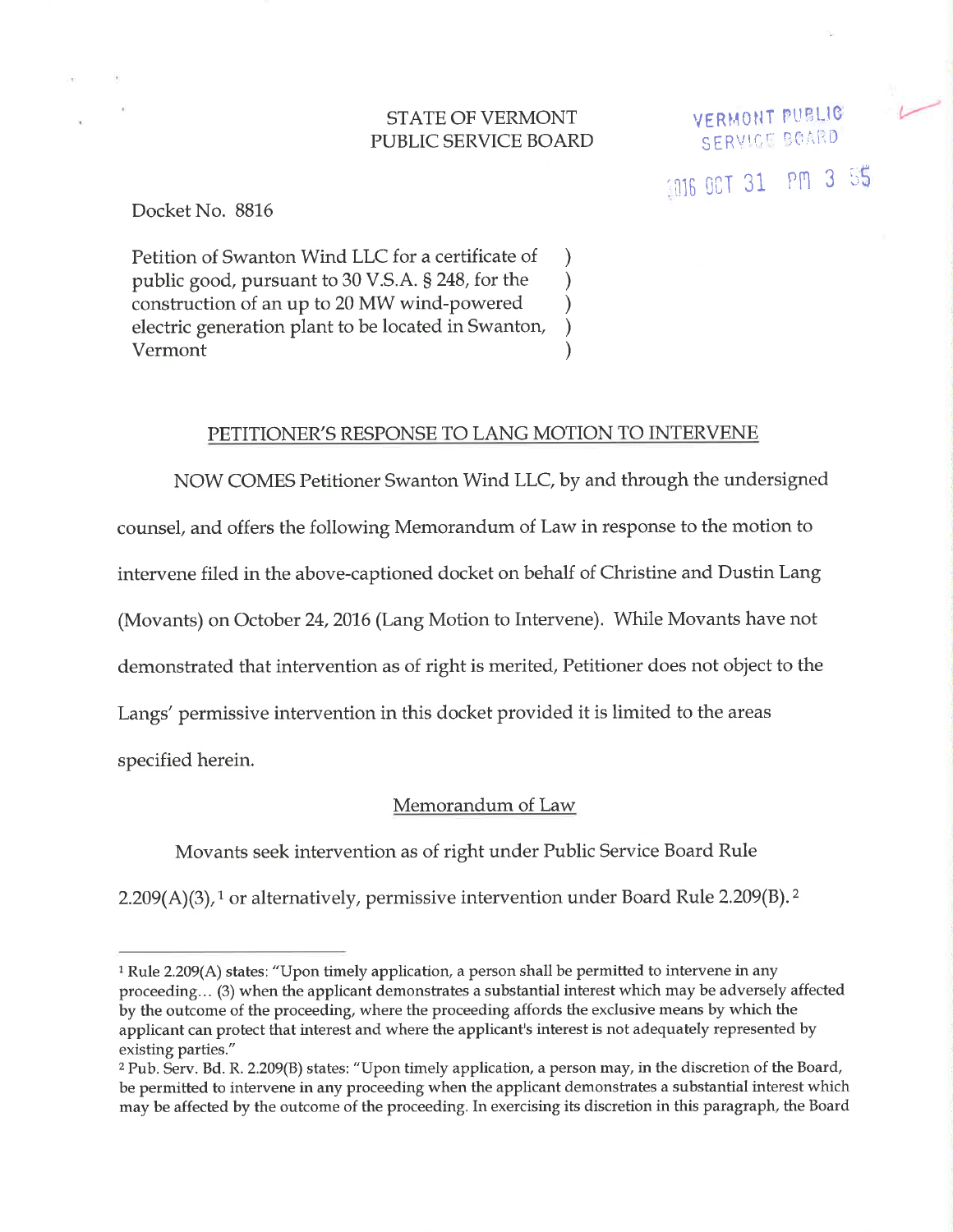With respect to the "substantial interest which may be adversely affected by the outcome of the proceeding" that must be demonstrated for intervention under either of these Rule 2.209 subsections, Movants state that they are "adjoining property owners" who have "substantial, particularized interests protected by Section 248 and the incorporated criteria of Act 250 that are likely to be adversely affected by the outcome of the proceedings in this matter."<sup>3</sup> They assert that they "anticipate, at a minimum, being directly negatively affected by elements of the [Swanton Wind] project" in relation to the following Section 248 criteria: 30 V.S.A. § 248(b)(1),(3),(4),(5).<sup>4</sup> Movants also suggest that they have substantial interests with respect to the following Act 250 criteria, which are given due consideration under Section 248(b)(5): "10 V.S.A. § 6086(a)(1)(C)(E) and  $(G)$ ,  $(3)$ , $(4)$  $(5)$ , and  $(8)$ ."<sup>5</sup> The only clarification in the Lang Motion to Intervene itself as to the nature of Movants' asserted "substantial interests" with respect to these listed

shall consider (1) whether the applicant's interest will be adequately protected by other parties; (2) whether alternative means exist by which the applicant's interest can be protected; and (3) whether intervention will unduly delay the proceeding or prejudice the interests of existing parties or of the public."

<sup>&</sup>lt;sup>3</sup> Lang Motion to Intervene at 1.

<sup>&</sup>lt;sup>4</sup> Although Movants only include the statutory citations, Petitioner notes that the cited sections deal with the following areas:  $248(b)(1)$  – orderly development of the region;  $248(b)(3)$  – system stability and reliability;  $248(b)(4)$  - economic benefit;  $248(b)(5)$  -- aesthetics, historic sites, air and water purity, the natural environment, the use of natural resources, and the public health and safety, with due consideration having been given to the criteria specified in 10 V.S.A.  $\S$  1424a(d) and 6086(a)(1) through  $(8)$  and  $(9)(K)$ , impacts to primary agricultural soils as defined in 10 V.S.A.  $\S$  6001, and greenhouse gas impacts.

<sup>5</sup>Lang Motion to Intervene at 2. These Act 250 criteria deal with the following areas: 10 V.S.A. <sup>S</sup> 6086(a)(1)(C) – water conservation; § 6086(a)(1)(E) – streams; § 6086(a)(1)(G) – wetlands; § 6086(a)(3) – burden on existing water supply;  $\S 6086(a)(4)$  – soil erosion or reduction in the capacity of the land to hold water so that a dangerous or unhealthy condition may result;  $\S 6086(a)(5)$  -- unreasonable congestion or unsafe conditions with respect to use of the highways, waterways, railways, airports and airways, and other means of transportation existing or proposed;  $\S 6086(a)(8)$  – the scenic or natural beauty of the area, aesthetics, historic sites or rare and irreplaceable natural areas.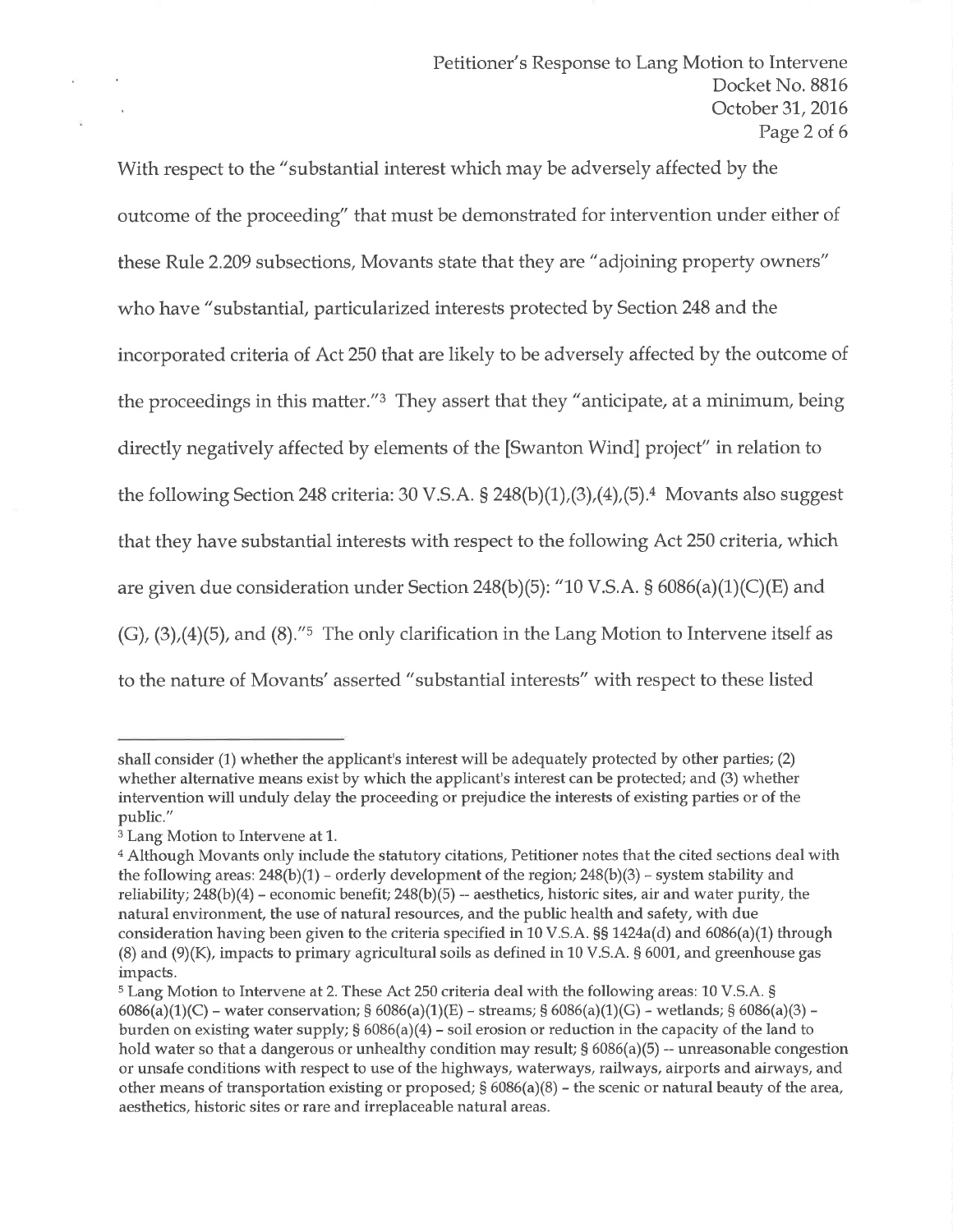criteria are the statements that Movants' home "adjoins the property upon which this development project is proposed" and that "[t]he project would be visible and audible from their home, which is also at a lower elevation than the project."6 The Lang Motion to Intervene is also "supported" by affidavits from Movants (both Christine and Dusting Lang), although neither the motion nor the affidavits clarifies which paragraphs in the affidavits might support intervention with respect to which Section 248 criteria, leaving the Board and Petitioner to try to make inferences in order to assess whether Movants have demonstrated substantial interests with respect to various criteria.

Movants should not be granted intervention as of right under Board Rule  $2.209(A)(3)$  because they have failed to establish the requisite criteria to support such intervention—namely that the proceeding affords the "exclusive means" by which they can protect "a substantial interest which may be adversely affected by the outcome of the proceeding," which interest is "not adequately represented by existing parties." While the Lang Motion to Intervene baldly states this to be the case,<sup>7</sup> Movants offer no support for their assertion.

Petitioner does not, however, object to Movants' permissive intervention in this docket under Board Rule 2.209(8), but requests that, should the Board use its discretion

 $\sim$ 

o.

 $6$  Lang Motion to Intervene at  $1$ .

 $7$  Id. at 2.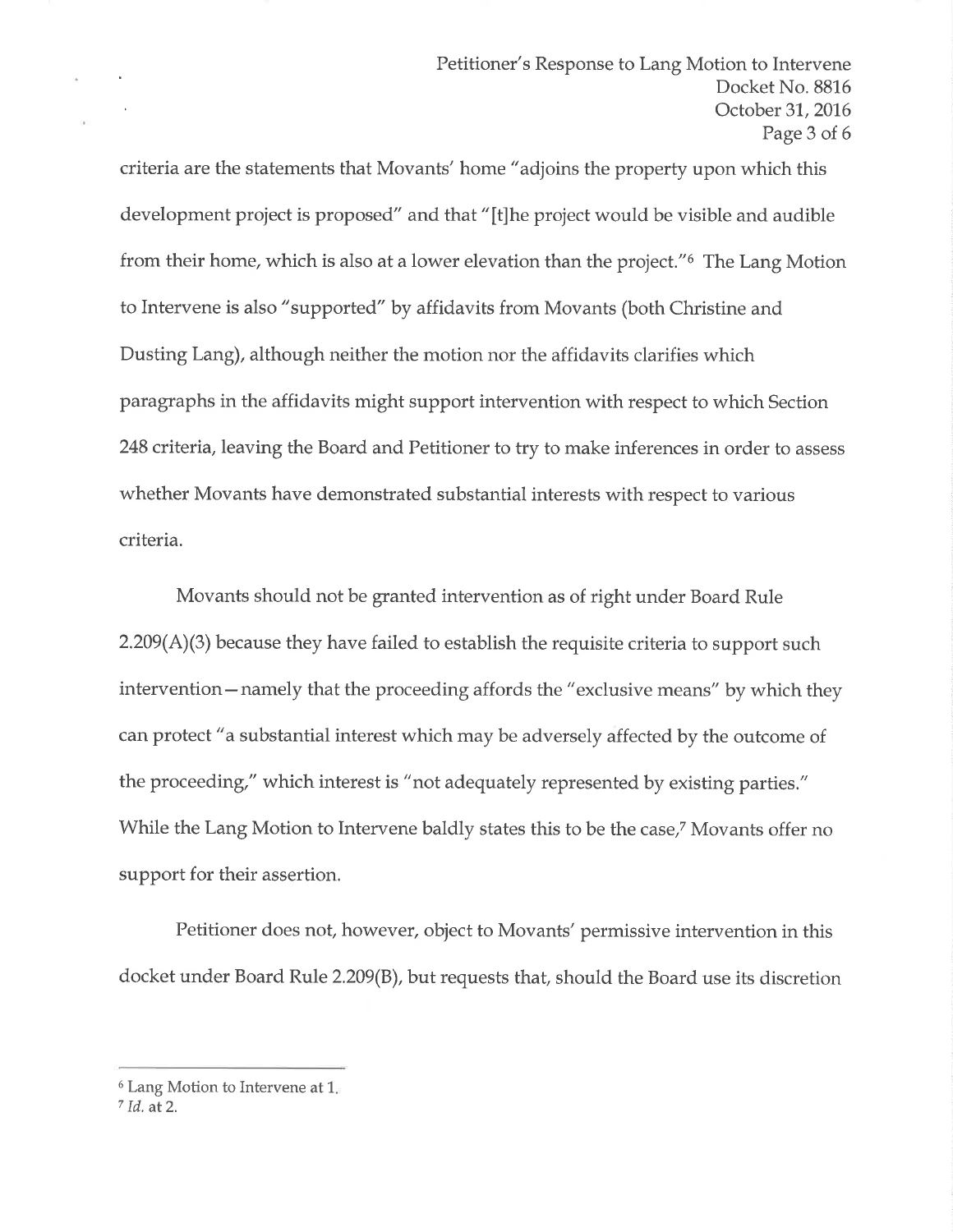to grant such intervention, Movants' participation be limited to issues that affect their particular interests as adjoining landowners where those interests are not already represented by another existing party. Accordingly, Petitioner does not object to Movants' participation with respect to 30 V.S.A.  $\S 248(b)(5)/10$  V.S.A.  $\S 6086(a)(8)$  --Aesthetics as to views from the project from their home, noise generated by the project that will be audible at their home, and shadow flicker;  $30$  V.S.A. § 248(b)(5) - Public Health and Safety with respect to ice throw; or  $248(b)(5)$  with respect to the Project's potential to impact water flowing to their well. Nor does Petitioner object to Movant's participation on how construction traffic may impact access to their home

ü.

If the Board finds that Movants' intervention in this docket is appropriate, and is considering allowing Movants to participate in areas other than those that Petitioner lists in the preceding paragraph, Petitioner requests that Movants be required to more clearly articulate their particular interests as to each of the Section 248 and or Act 250 criteria that they wish to offer evidence on and why those interests are substantial Moreover, if the Board permits Movants to participate with respect to areas in which existing parties have overlapping interests, such as the Vermont Agency of Natural Resources with respect to the natural environment and the Vermont Department of Public Service with respect to economic benefits, system stability and reliability and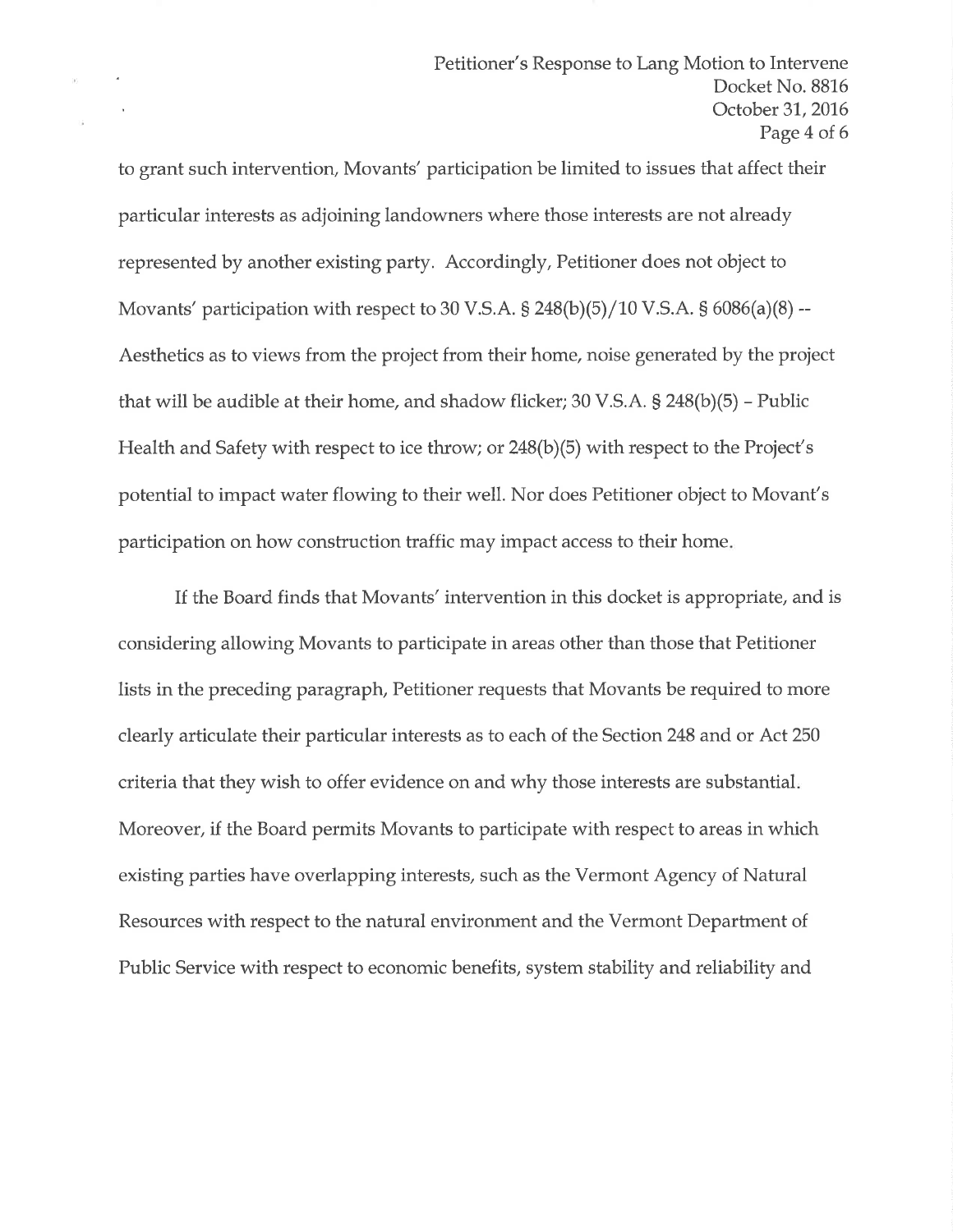public health and safety, Movants be required to coordinate with the applicable existing parties when conducting discovery and preparing prefiled testimony on these areas.8

Finally, with respect to Paragraph 3 in the Affidavits of Dustin and Christine Lang, respectively, in which Movants assert their interest in using Petitioner's adjoining property for recreation, Petitioner notes two incontrovertible facts. First, the Langs have no legal right to enter the private property on which the project is proposed for their personal enjoyment and recreation. Second, the Langs' deed is subject to the Declaration of Planned Community for Rocky Ridge, which reserved the developer's right to use his remaining lands for "a commercial logging operation, a quarry and/or an electrical generation wind farm, which development would be accessed from Route 105 utilizing Rocky Ridge Road."<sup>9</sup> Therefore, to the extent that the Langs' rest their motion to intervene on an entitlement or expectation to use land on Rocky Ridge for recreation, the motion should be denied because the Langs have no such entitlement and any such expectation is per se unreasonable.

# **CONCLUSION**

In sum, Movants Christine and Dustin Lang have not established that intervention as of right under Public Service Board Rule  $2.309(A)(3)$  is appropriate,

<sup>&</sup>lt;sup>8</sup> For example, concerns about views of the project from public places (see Aff. of Dustin Lang at 21) are not particular to the Langs and will be addressed by the Department of Public Service in the context of this proceeding. Similarly, the Project's potential to impact wildlife habitat and birds such as geese (see e.g. Affidavit of Dustin Lang at 12, 22) and will be addressed by the Vermont Agency of Natural Resources in this docket.

<sup>&</sup>lt;sup>9</sup> Declaration of Planned Community for Rocky Ridge, Section 7.01.A.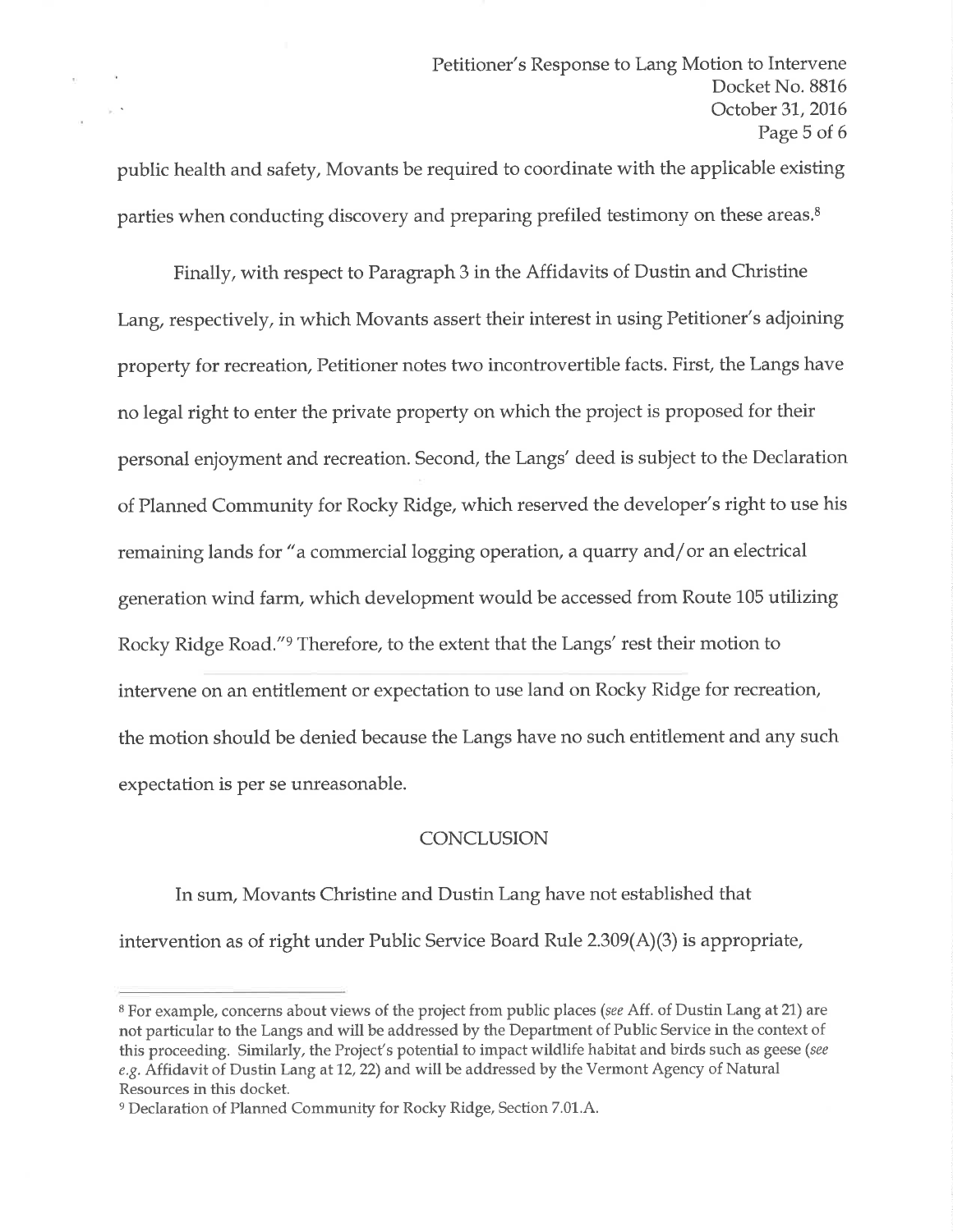Petitioner does not object to a grant of permissive intervention with respect to issues that affect Movants' particular interests as adjoining landowners where those interests are not already represented by another existing party. Should the Board see fit to allow the Langs to participate in areas that will be addressed by existing parties, Petitioner asks that Movants and the existing parties be required to coordinate when conducting discovery and prefiling testimony in any such areas.

Dated at Burlington, Vermont this 31<sup>st</sup> day of October, 2016.

 $\alpha \propto \frac{1}{\pi}$ 

Alisa Nulig Stone

Alison Milbury Stone Leslie A. Cadwell Legal Counselors & Advocates, PLC P.O.Box827 Castleton, VT 05735 alison@lac-lca.com lac@1ac-lca.com 802-342-3114 Attorneys for Petitioner